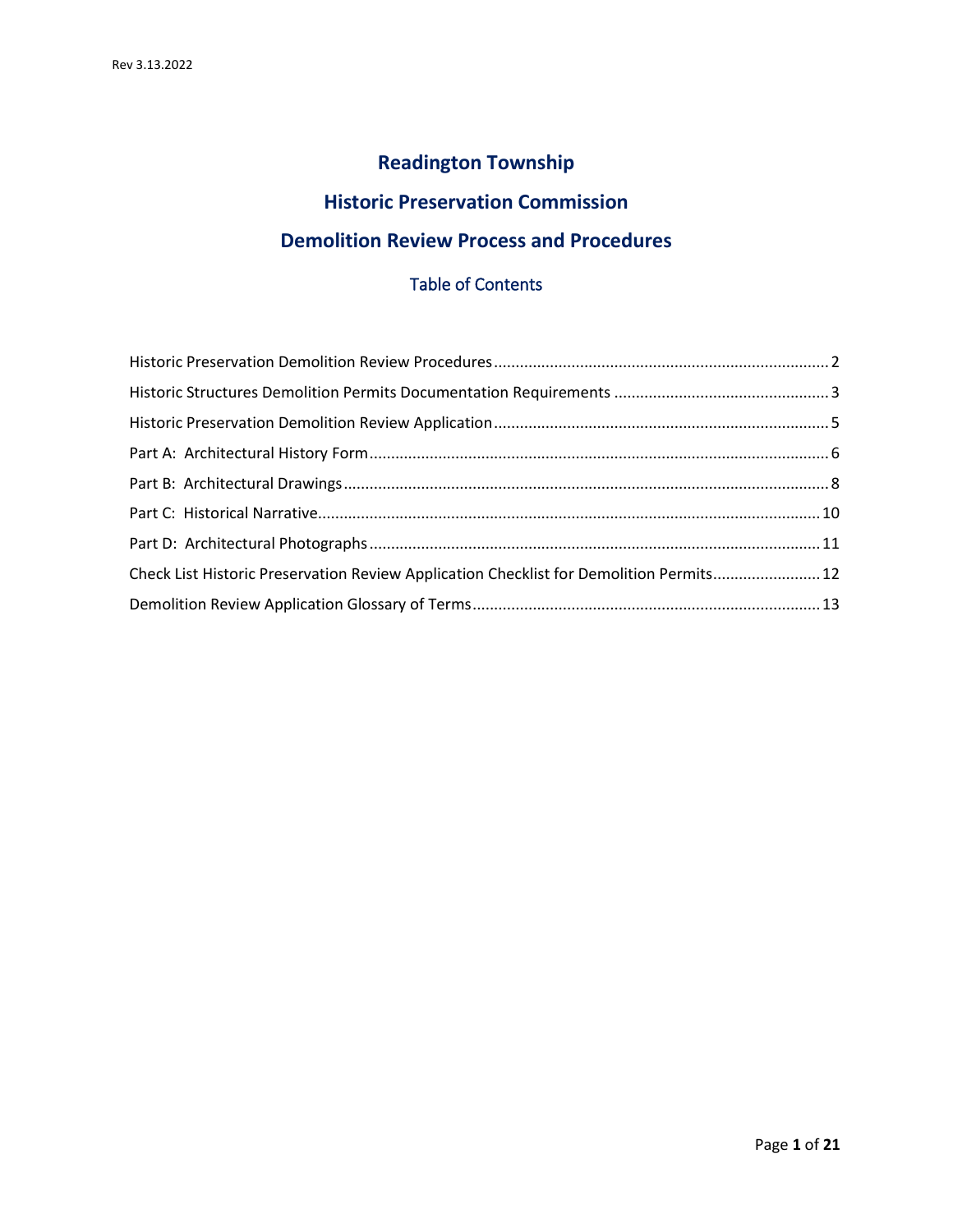## <span id="page-1-0"></span>Historic Preservation Demolition Review Procedures

- 1. Digital versions of ALL Demolition Review Applications and materials are to be sent to **rthpc@reaadingtontwp-nj.org** labeled HPC Demolition Review Application
- 2. Applicants should submit 10 copies of the completed application with the attachments to: Readington Township Historic Preservation Commission Municipal Building Route 523 Whitehouse Station, NJ
- 3. Applications received by the Wednesday before the scheduled monthly meeting will be included on that month's agenda.
- 4. The Historic Preservation Commission meets at 7:30 pm on the second Tuesday of each month. Please check the posted agenda on the Township Web Page to see if the meeting will be held through WebEx or in person at the Municipal Building.
- 5. Applicants will be notified when they are added to the agenda.
- 6. Applicants are required to attend the meeting where they appear on the agenda.
- 7. Any questions on the application or the process should be sent to the Historic Preservation Chair at **rthpc@readingtontwp-nj.org.** Requests are reviewed daily M-F and will be answered in the order received.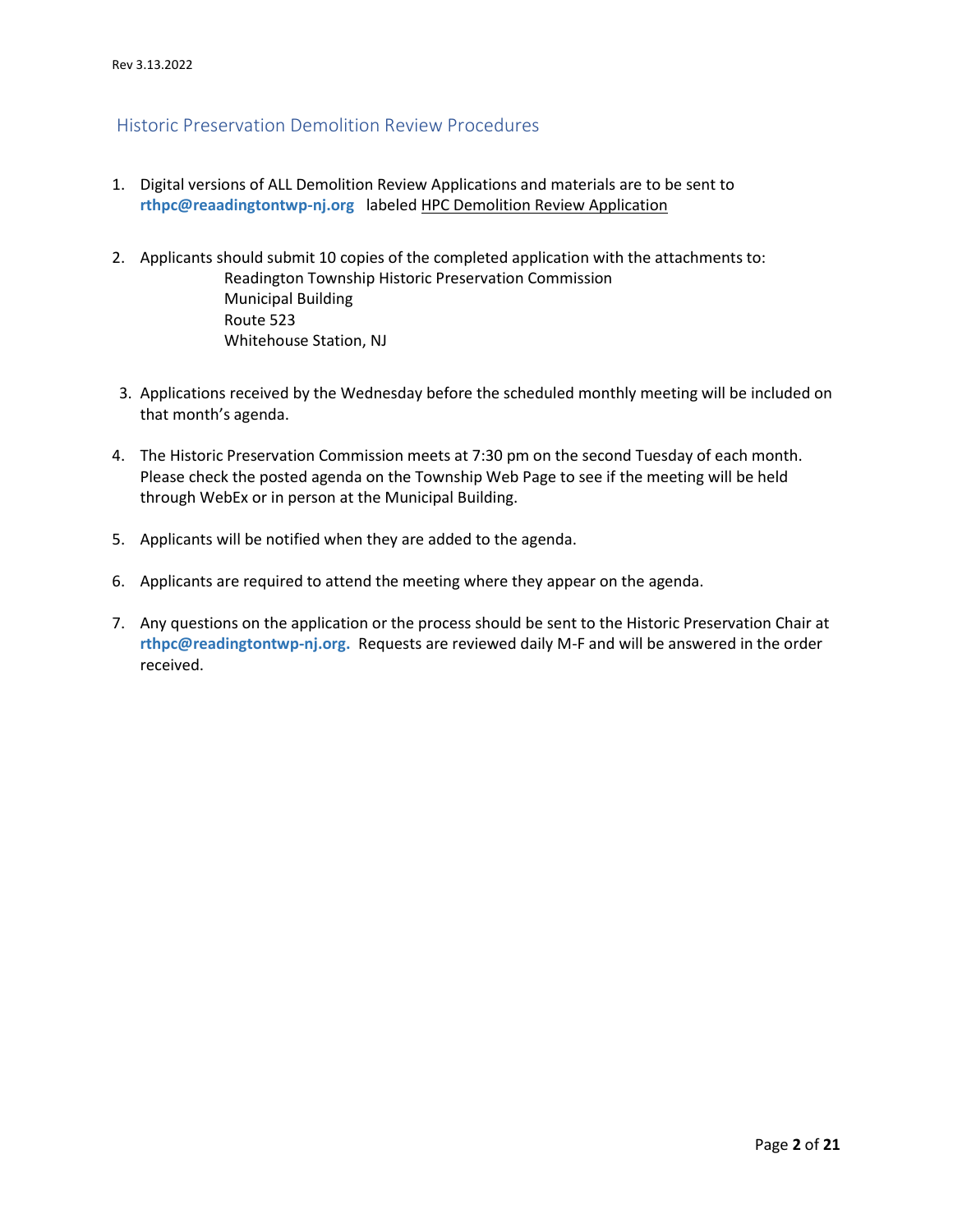#### <span id="page-2-0"></span>Historic Structures Demolition Permits Documentation Requirements

The historic structures listed on the Readington Township Master Plan Plate 14 Sites of Historical Interest are acknowledged by the National Register of Historic Places, the State of New Jersey Register of historic places, and the Hunterdon County Sites of Historic Interest for their significance to our historical, social, and cultural heritage. Readington Township's Historic Structures reflect a wealth of architectural variety and, through their presence, offer a physical understanding of the community's development. They also provide a "sense of place" for residents and visitors; when people see our history, they know they are in Readington Township and not anywhere else. Individually and collectively, these places are unique and irreplaceable.

Our collective cultural heritage, as demonstrated through the built environment, is disappearing at an alarming rate. Many structures have been lost over time by the ravages of fire and the natural elements. However, today the biggest threat to our built heritage comes from new construction demolition and "demolition by neglect."

When there seem to be no other solutions to halting our cultural heritage destruction, we can still preserve it for future generations through documentation. By following documentation requirements based on historic structure significance, we will create a record of our earliest buildings, sites, structures significant to our township history.

#### **Process**

#### Preservation through Documentation

Preservation through documentation provides the residents of Readington Township with a historical record of our built environment before it is lost forever.

The documentation process begins with the request for a demolition permit for any historical structure listed on Plate 14 Sites of Historic Interest of the Township Master Plan. A current map can be found on the Township Website. The current audit of Plate 14 Sites of Historic Interest completed by the Historic Preservation Commission is available to the Zoning and Construction Officials yearly or when updates occur.

The Code Enforcement office will reference the map/ list before issuing any demolition permit. Any request to demolish any structure listed individually or as part of a historic district on Plate 14 Sites of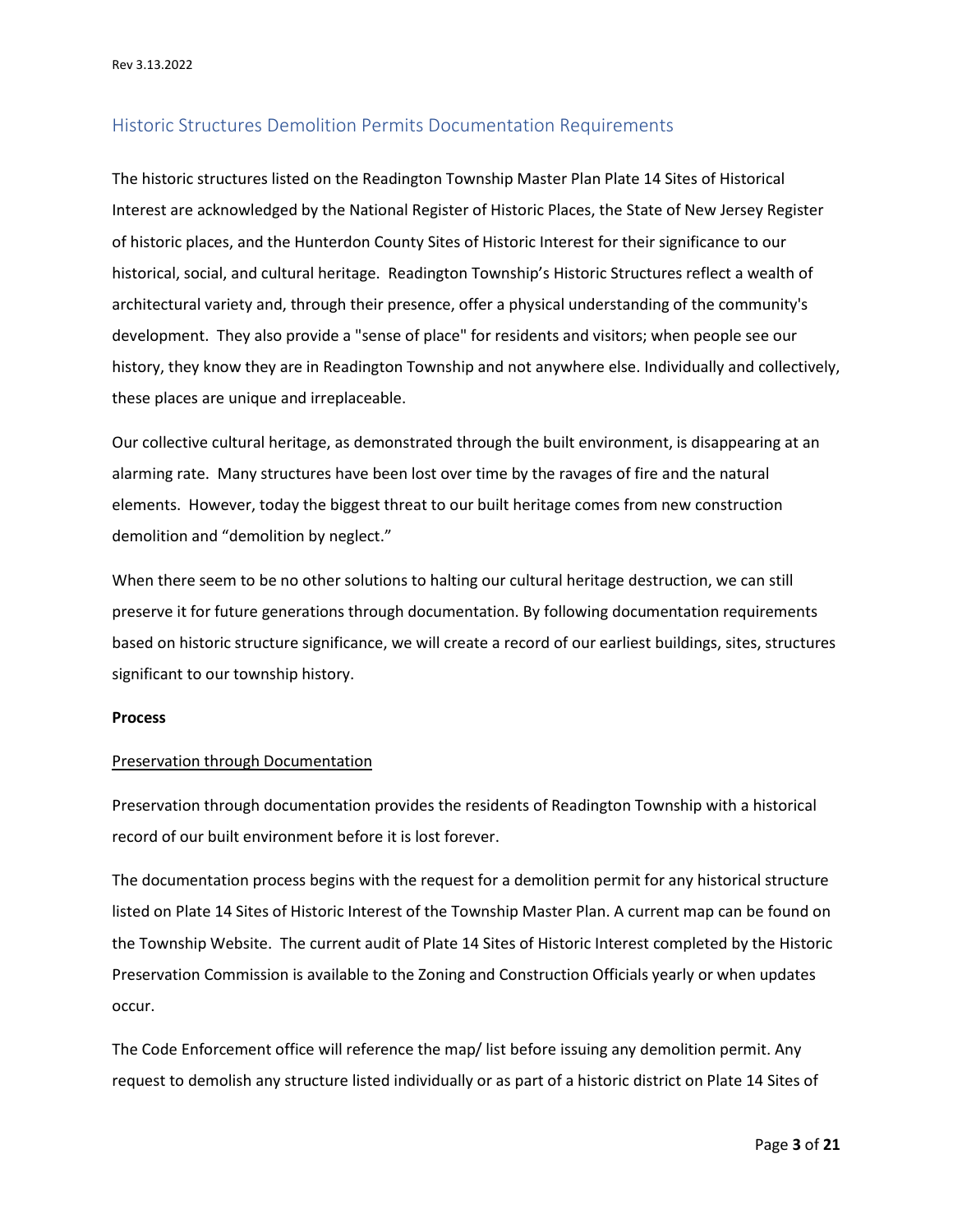Historic Interest on the Township Master Plan must go through the Historic Preservation Commission Demolition Review process. The Construction Office shall issue no demolition permit for a historic structure until the HPC has approved the completed documentation.

The process is as follows:

- Historic property owner fills out and submits the Historic Preservation Commission Demolition Review Application and document
- The Demolition Review request and Architectural History Form Review are added to the next scheduled Historic Preservation Commission meeting agenda for review and comment.
- The Historic Preservation Commission will determine the minimum level of documentation required. The documentation level is determined by the significance of the building, site, structure, object, or landscape in our township history.

The HPC shall review the documentation submitted for sufficiency. When the documentation is approved, the HPC shall notify Code Enforcement and the applicant.

All documentation records shall be maintained by the Township in perpetuity and shall be available to the public in compliance with the Open Public Records Act (OPRA)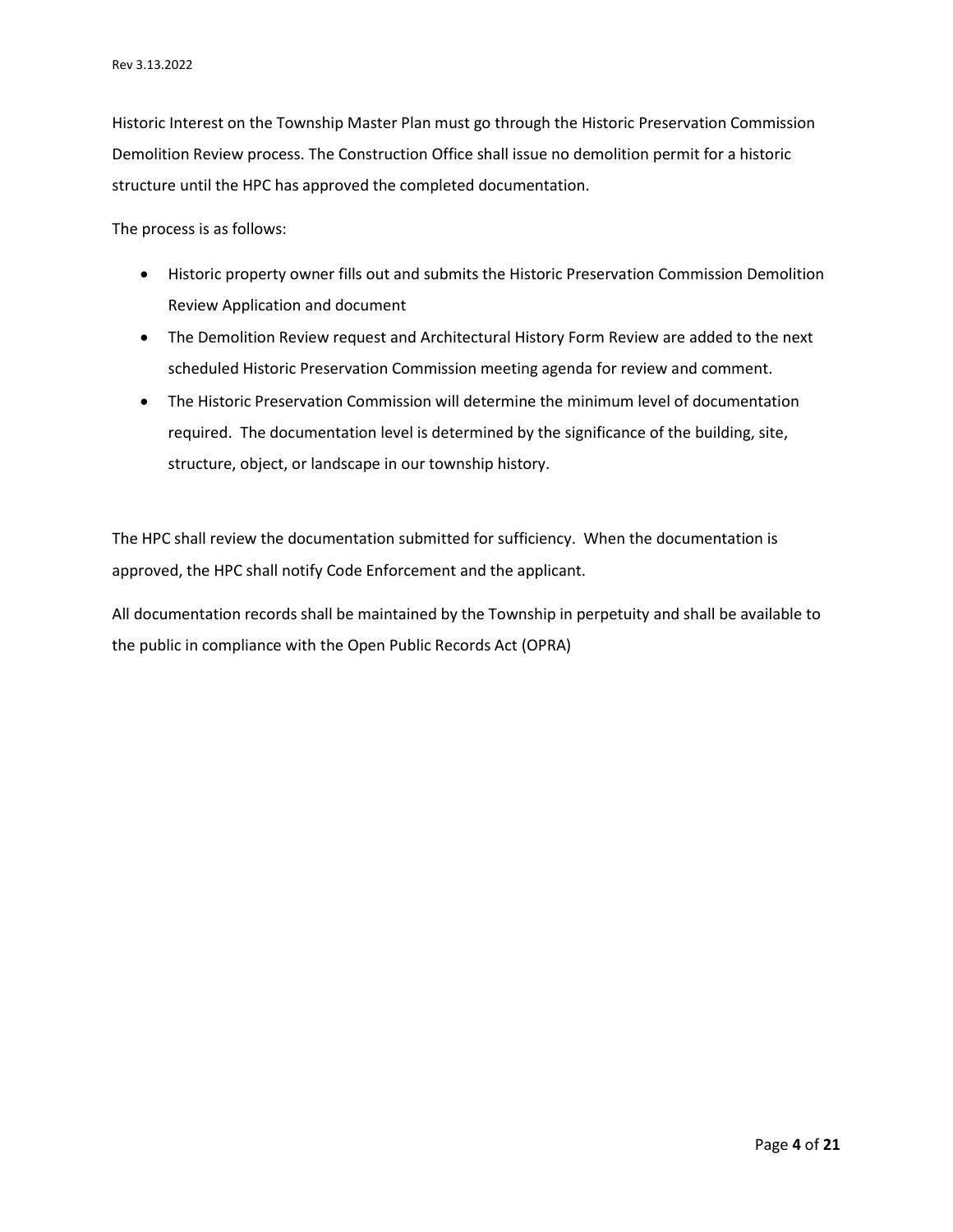## <span id="page-4-0"></span>Historic Preservation Demolition Review Application

#### Documentation Components

There are four components of the documentation:

Part A: Architectural History Form

Part B: Architectural Drawings

- Level I
- Level I
- Level III
- Level IV
- Part C: Historical Narrative
- Part D: Architectural Photographs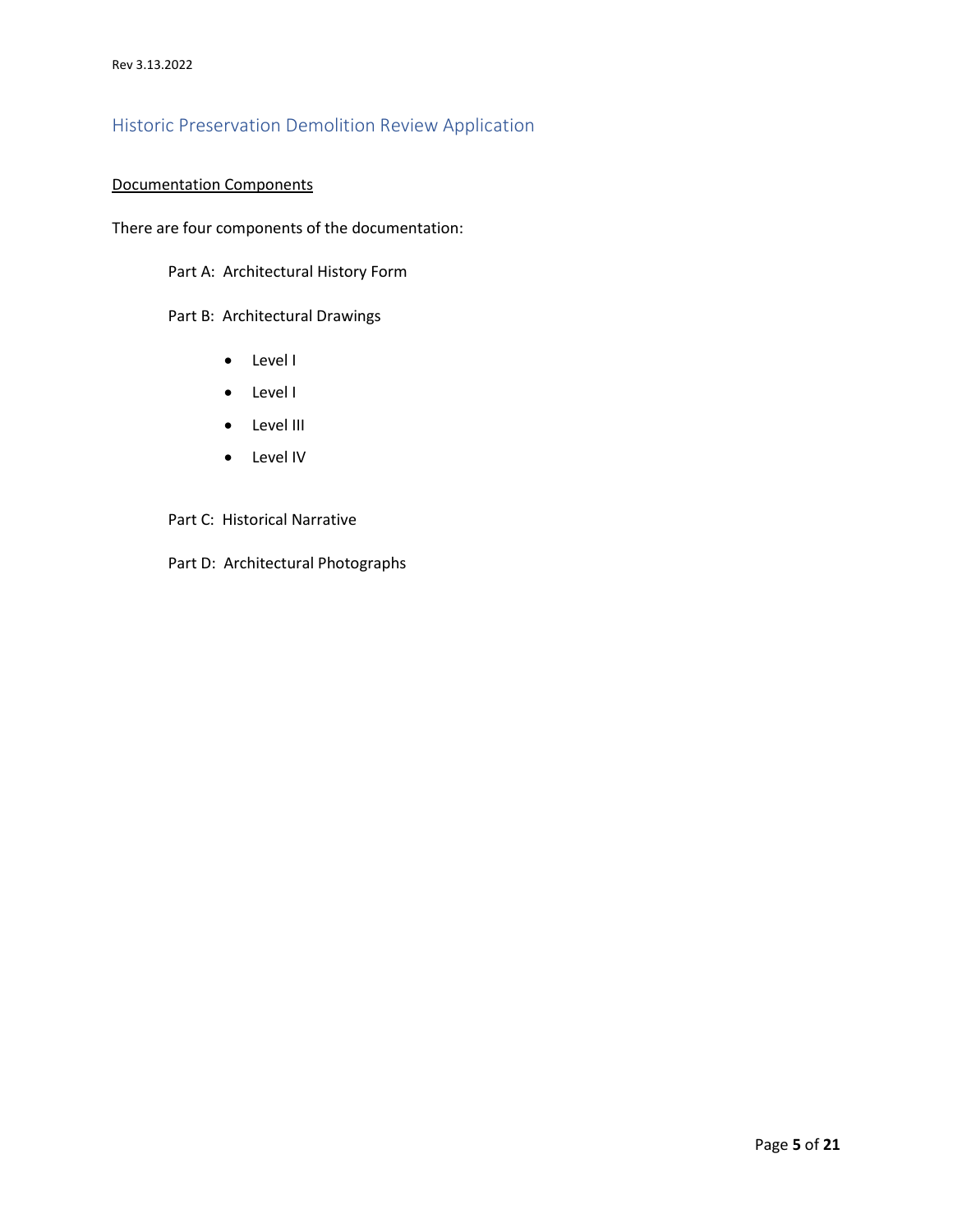## <span id="page-5-0"></span>Part A: Architectural History Form

### Township of Readington 509 Route 523 Whitehouse Station, New Jersey 08889

### *Historic Preservation Commission* **rthpc@readingtontwp-nj.org**

**Demolition Documentation Application**  Application must be completed in full

| The Architectural Datasheet provides a thumbnail sketch of the present condition and ownership of the |  |
|-------------------------------------------------------------------------------------------------------|--|
| property.                                                                                             |  |

#### CURRENT DATA

| Site Name                                                                                                                            |
|--------------------------------------------------------------------------------------------------------------------------------------|
|                                                                                                                                      |
|                                                                                                                                      |
| <u> Andreas Andreas Andreas Andreas Andreas Andreas Andreas Andreas Andreas Andreas Andreas Andreas Andreas Andr</u><br>Site Address |
|                                                                                                                                      |
| Address and the contract of the contract of the contract of the contract of the contract of the contract of the                      |
| The person making this application:                                                                                                  |
| Name & Title<br>,我们也不会有什么。""我们的人,我们也不会有什么?""我们的人,我们也不会有什么?""我们的人,我们也不会有什么?""我们的人,我们也不会有什么?""我们的人                                     |
|                                                                                                                                      |
| <b>HISTORICAL DATA</b>                                                                                                               |
| Year Built:                                                                                                                          |
|                                                                                                                                      |
| Builder (if known) entertainment and the control of the control of the control of the control of the control of                      |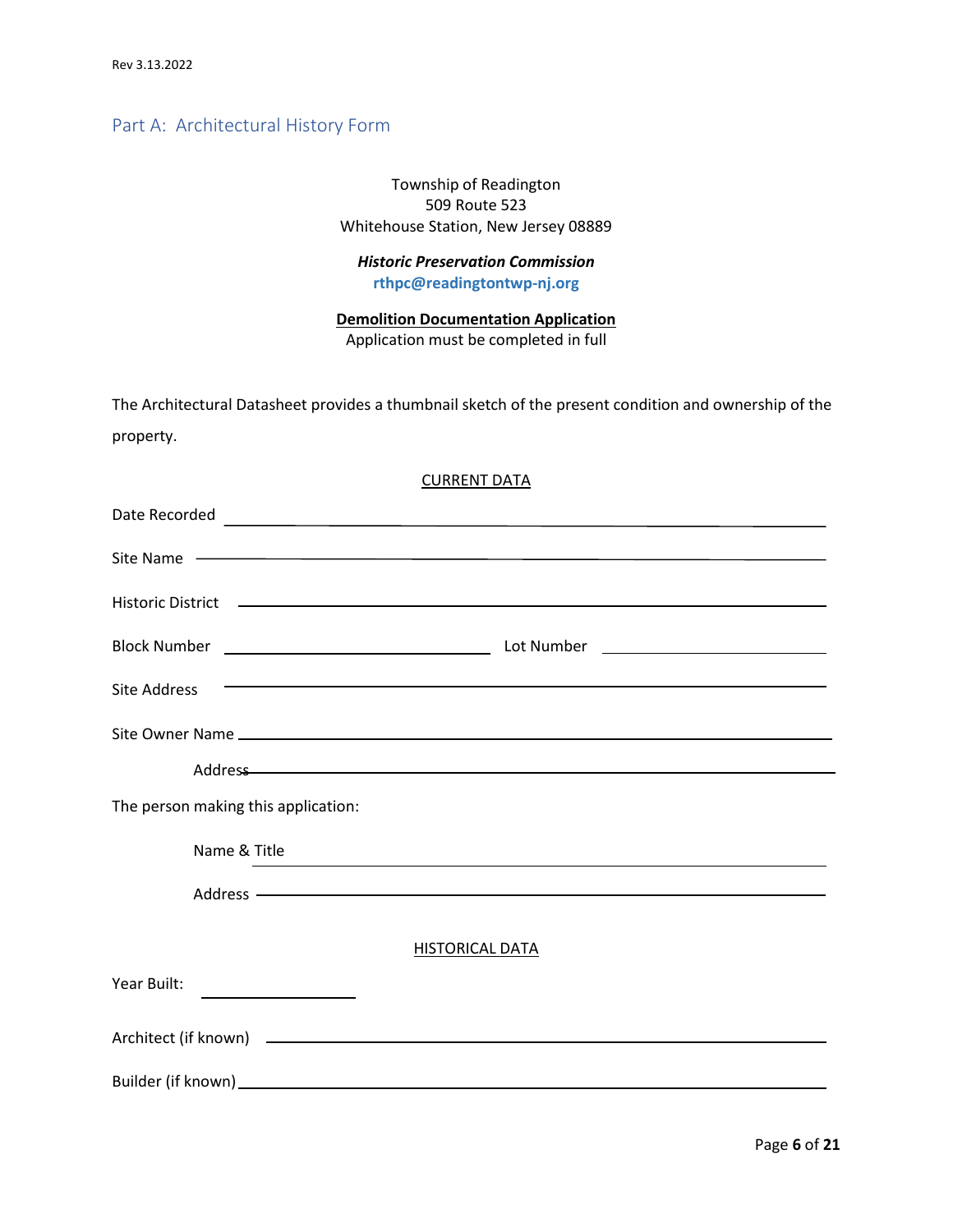| <b>Style and Period</b>                                                                                                                             |
|-----------------------------------------------------------------------------------------------------------------------------------------------------|
|                                                                                                                                                     |
| <u> Andreas Andreas Andreas Andreas Andreas Andreas Andreas Andreas Andreas Andreas Andreas Andreas Andreas Andr</u><br>Plan Type                   |
|                                                                                                                                                     |
|                                                                                                                                                     |
| Foundation<br><u> 1989 - Johann Stoff, deutscher Stoff, der Stoff, der Stoff, der Stoff, der Stoff, der Stoff, der Stoff, der S</u>                 |
|                                                                                                                                                     |
| Structural System(s)<br>and the control of the control of the control of the control of the control of the control of the control of the            |
|                                                                                                                                                     |
| Exterior Fabric(s)                                                                                                                                  |
| Roof Type (style)<br><u> 1980 - Johann Barbara, martin amerikan basar dan berasal dan berasal dalam basar dalam basar dalam basar dala</u>          |
|                                                                                                                                                     |
| <u> 1989 - Andrea Barbara, amerikana amerikana amerikana amerikana amerikana amerikana amerikana amerikana amerika</u><br>Roof Material             |
|                                                                                                                                                     |
| Secondary Roof Structure(s)<br><u> Andreas Andreas Andreas Andreas Andreas Andreas Andreas Andreas Andreas Andreas Andreas Andreas Andreas Andr</u> |
| <u> 1989 - Johann Stoff, deutscher Stoff, der Stoff, der Stoff, der Stoff, der Stoff, der Stoff, der Stoff, der S</u><br>Porches                    |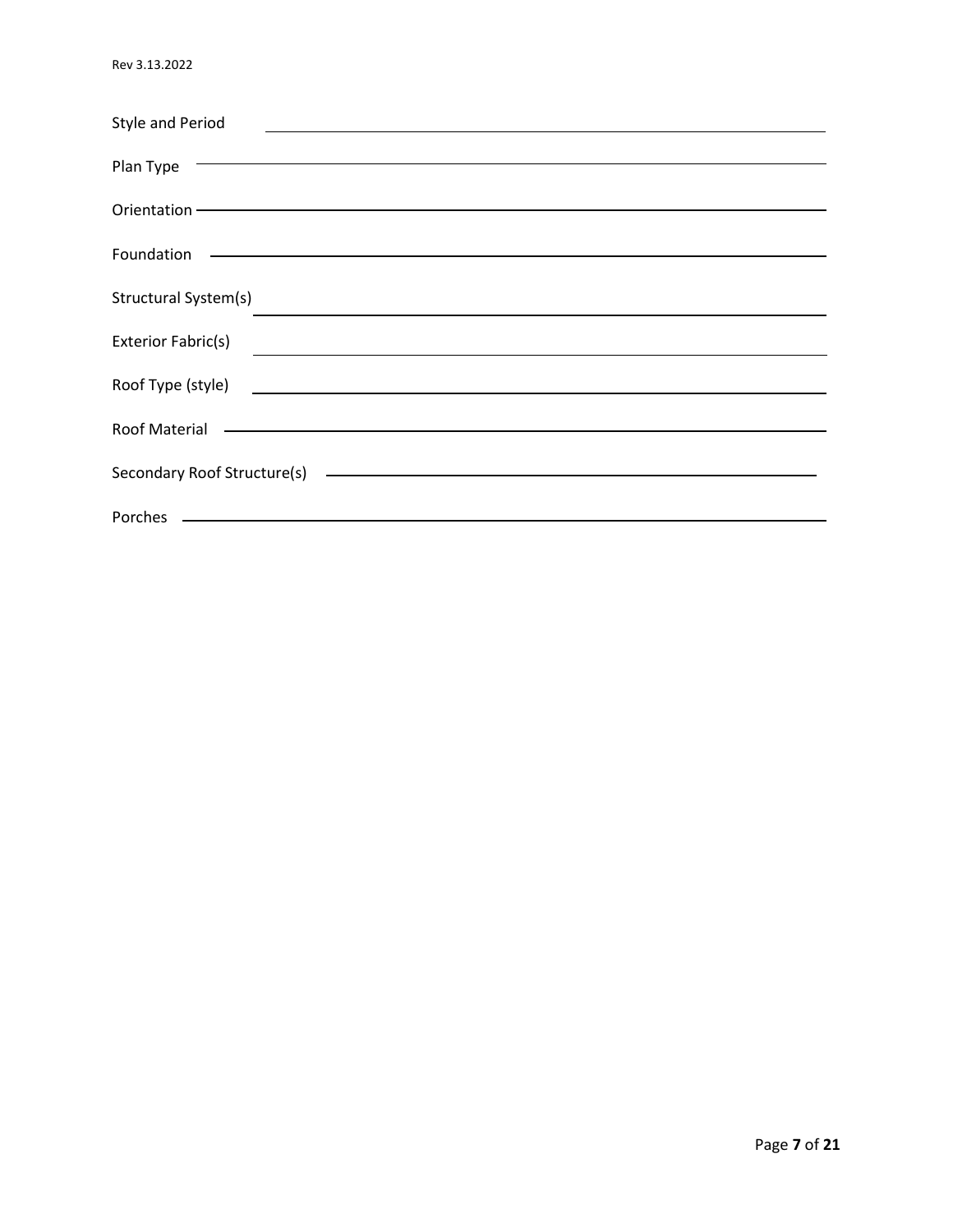### <span id="page-7-0"></span>Part B: Architectural Drawings

Four documentation levels are available for recording historic buildings as determined by the Historic American Building Survey (HABS).

Determination of the documentation level will be made on a case-by-case basis by the Historic Preservation Commission.

The property owner must receive the documentation level approval from the Historic Preservation Commission before beginning the documentation.

The documentation requirement must be met and approved by the Historic Preservation Commission before the request for a demolition permit is approved.

Indicate which level of drawings are being submitted:

Level I Drawing (highest level)

**Level II Drawing** 

**Level III Drawing** 

**Level IV Drawing (lowest level)** 

#### **Architectural Drawings**

Architectural drawings capture a place's character, illustrate historic construction methods, and note changes (e.g., additions) made to structures through time. They present the historical, social, and cultural value of a place through illustration and work in tandem with a written description and photographs to capture the place's significance.

There are four documentation levels available for recording historic buildings as determined by the Historic American Building Survey (HABS).

Determination of the documentation level will be made on a case-by-case basis by the Historic Preservation Commission. The property owner must receive the documentation level approval from the Historic Preservation Commission before beginning the documentation.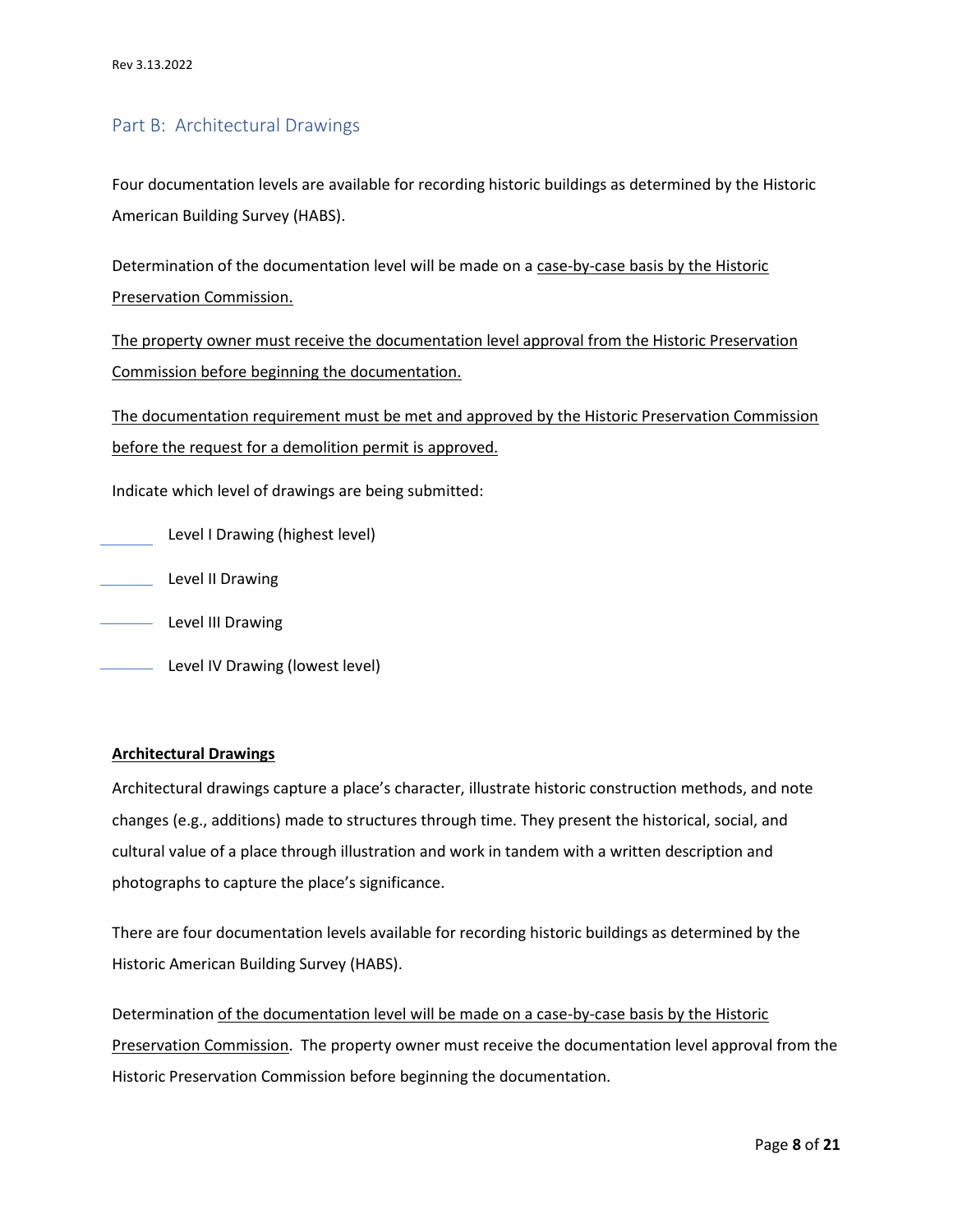The documentation requirement must be met and approved by the Historic Preservation Commission before the request for a demolition permit is approved.

#### Level I Drawing (highest level)

Measured drawings usually depict existing conditions through the use of a site plan, floor plans, elevations, cross-sections, and construction details.

#### Level II Drawing

Documentation differs from Level I by substituting copies of existing drawings (either original or alteration drawings) for recently executed measured drawings. While existing drawings are rarely as suitable as as-built drawings, they are adequate in many cases for documentation purposes.

#### Level III Drawing

Documentation requires a detailed sketch plan to explain the structure. The sketches should depict a floor plan drawn from measurements, with the features shown in proper relation and proportion to one another. The Architectural History Form (see Attachment B) should supplement the photographs by explaining what is not readily visible.

#### Level IV Drawing (lowest level)

Documentation consists of an inventory card and photographs only.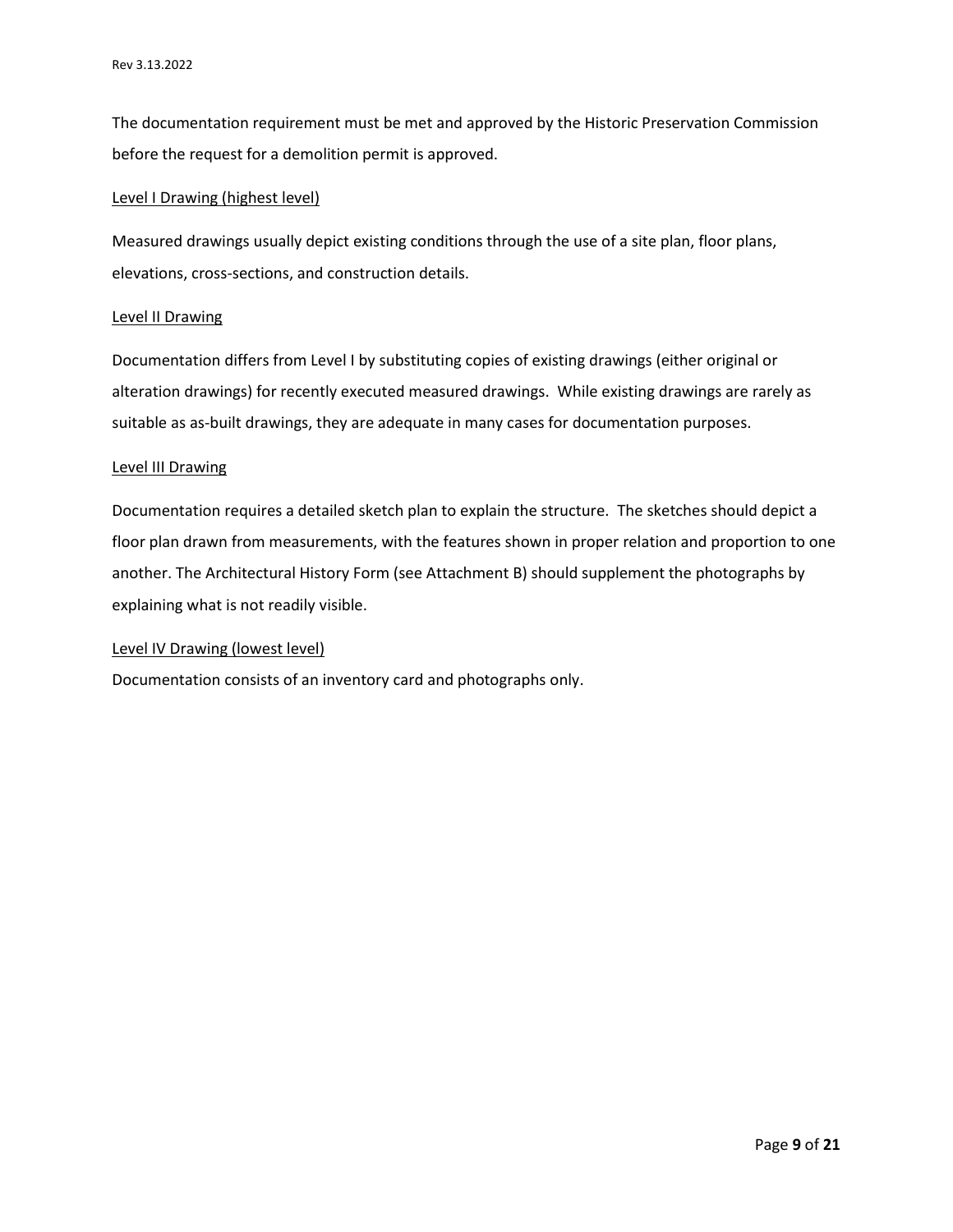## <span id="page-9-0"></span>Part C: Historical Narrative

A historical narrative is a written description that creates a rough sketch of the history of the building and its site. A person reading the narrative can picture the structure without the benefit of a photo. Elements of architectural character that tie to given periods are called out in the narrative and are ideally further detailed through the drawings and/or photography.

- Describe the building logically: from the ground up, facade by facade, from the exterior to the interior. If applicable, reference the architectural style, exterior and interior features, materials, and systems.
- Include descriptions of any outbuildings, wells, or remnants of any structures on the property.
- Include a brief description of the site/landscape where the structure is located, the surrounding neighborhood, and how the applicant proposes to protect the integrity of the historic district once the structure is removed.
- Include information on prior owners, residents, and functions of the property history.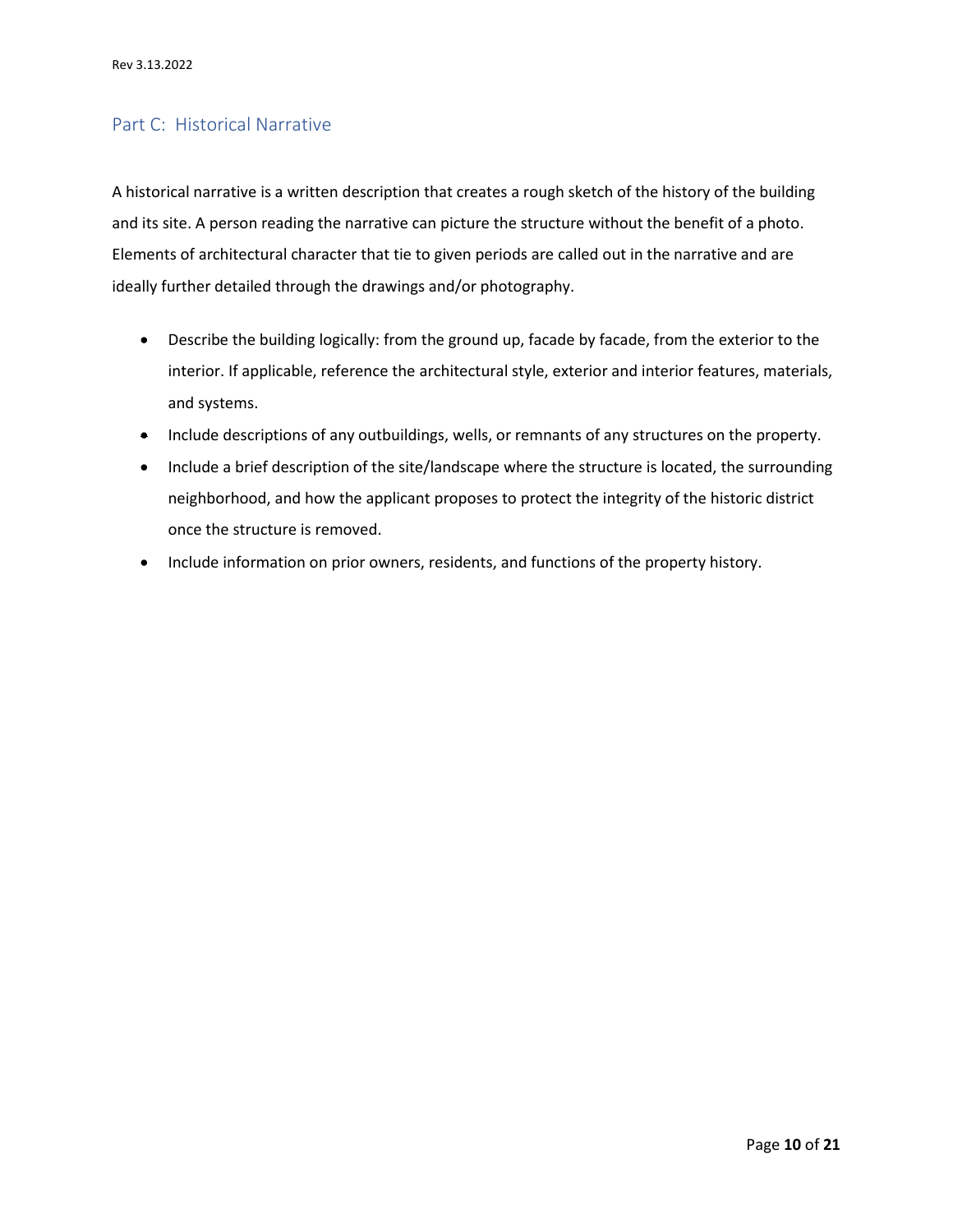## <span id="page-10-0"></span>Part D: Architectural Photographs

Photographs work with the narrative description and architectural drawings to flesh out and demonstrate the architectural character of the historic place.

Photographs will include both exterior and interior views of the structure.

The exterior should be documented by at least six views, including

- 1. The front and one side
- 2. The rear and one side
- 3. The front elevation
- 4. Environmental view showing the building as part of its larger landscape
- 5. Major elements of the building, including doors, windows, additions
- 6. Details, such as materials and hardware

Interior photographs should yield information about the floor plan and significant artistic or cultural details, such as materials or hardware. At least four views should be sufficient to document the interior elements of each room unless the resource is large or complex.

- Include reproductions of historical photographs, if available.
- Photographs are to be submitted in both hard copies and as digital images.
- Hard-copy photographs produced as glossy 8" x 10" color or black and white images. Photographs labeled on the backside of the photo in pencil or archival ink. The photo label identifies the name of the property, the date rendered, the name of the photographer, and the photograph's orientation.
- Photographs should not be pasted, glued, or otherwise adhered to the pages of the report.
- Hard copy photographs are placed in properly labeled archival jackets.
- Digital images must be submitted as TIFF files on a disc or external hard drive. All TIFF files must be labeled with the name of the property and a reference to the content. A digital index to the photos should be included on the CD or drive, and a hard copy list of the photos must accompany the submission.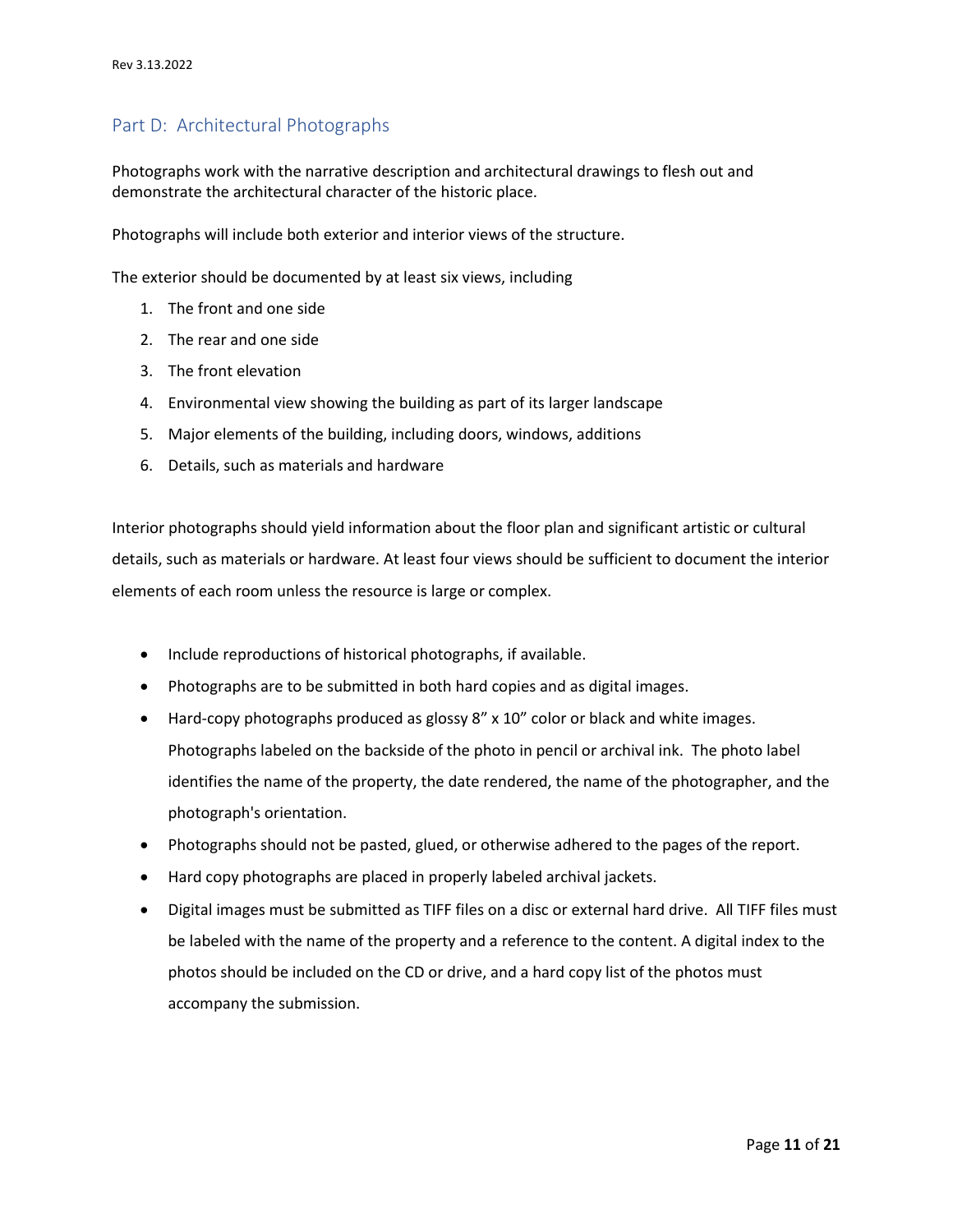## <span id="page-11-0"></span>Check List Historic Preservation Review Application Checklist for Demolition Permits

To ensure compliance and prevent any delay in permit approvals, please use this checklist to ensure that all of the following required documents are submitted. The applicant shall submit ten (10) copies of the documentation to HPC for approval. The HPC shall review the documentation submitted for sufficiency. When the documentation is approved, the HPC shall notify Code Enforcement and the applicant.

#### **□ Architectural History Form**

#### **□ Architectural Drawings**

| Check one: | П | Level I   |
|------------|---|-----------|
|            | П | Level II  |
|            | П | Level III |
|            |   | Level IV  |

#### **□ Historical Narrative**

#### **□ Architectural Photographs**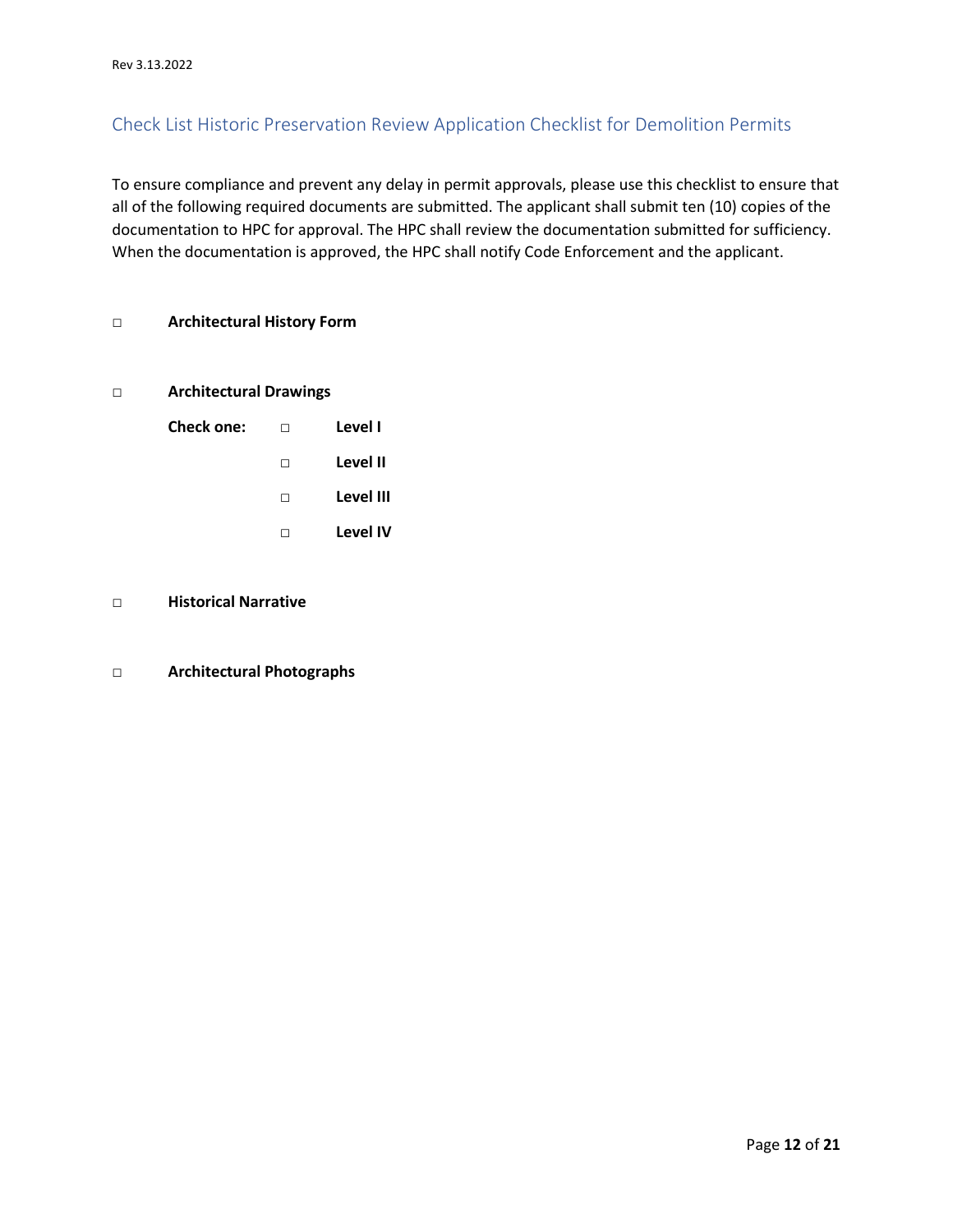# <span id="page-12-0"></span>Demolition Review Application Glossary of Terms

| Balustrade             | A railing composed of a series of upright members, often in a vase shape, with a   |
|------------------------|------------------------------------------------------------------------------------|
|                        | top rail and often a bottom rail                                                   |
|                        |                                                                                    |
| Bargeboard             | A decorative board runs along the edge of a roof with altering slots /raised       |
|                        | portions                                                                           |
|                        |                                                                                    |
| Bay                    | Each individual space defined by a structure grid; includes, for example, the      |
|                        | spaces between the bents of a timber frame barn, the rectangular space             |
|                        | enclosed by four columns of a steel skeleton frame, and the spaces between         |
|                        | piers of a bridge. A repetitive vertical subdivision of an exterior facade; may be |
|                        | defined by various means, including pilasters and wall openings. A door or         |
|                        | window opening in a facade, especially when defined by repetitive columns or       |
|                        | arches                                                                             |
|                        |                                                                                    |
| Bay Window             | An exterior wall projection filled with windows, if curved, called a bow window    |
|                        | or if on an upper floor called an oriel window                                     |
|                        |                                                                                    |
| <b>Bond</b>            | Common bond, Flemish bond, English bond                                            |
|                        |                                                                                    |
| <b>Bracket</b>         | Angled support that helps transfer the load of a horizontal structural member      |
|                        | to a vertical one; similarly, various decorative elements in the corner of an      |
|                        | opening or below a projection; types include angle bracket, console, cut bracket   |
|                        |                                                                                    |
| Cantilever             | A projecting structural member, the end of which is supported on a fulcrum and     |
|                        | held by a downward force behind the fulcrum                                        |
|                        |                                                                                    |
| Capital                | The topmost portion of a column or pier; types include cushion capital,            |
|                        | prosoma capital, scalloped capital water-leaf capital - see classical orders;      |
|                        | funds invested in a development project; the head of a chimney or still            |
|                        |                                                                                    |
| <b>Casement Window</b> | Windows with hinges at one side                                                    |
|                        |                                                                                    |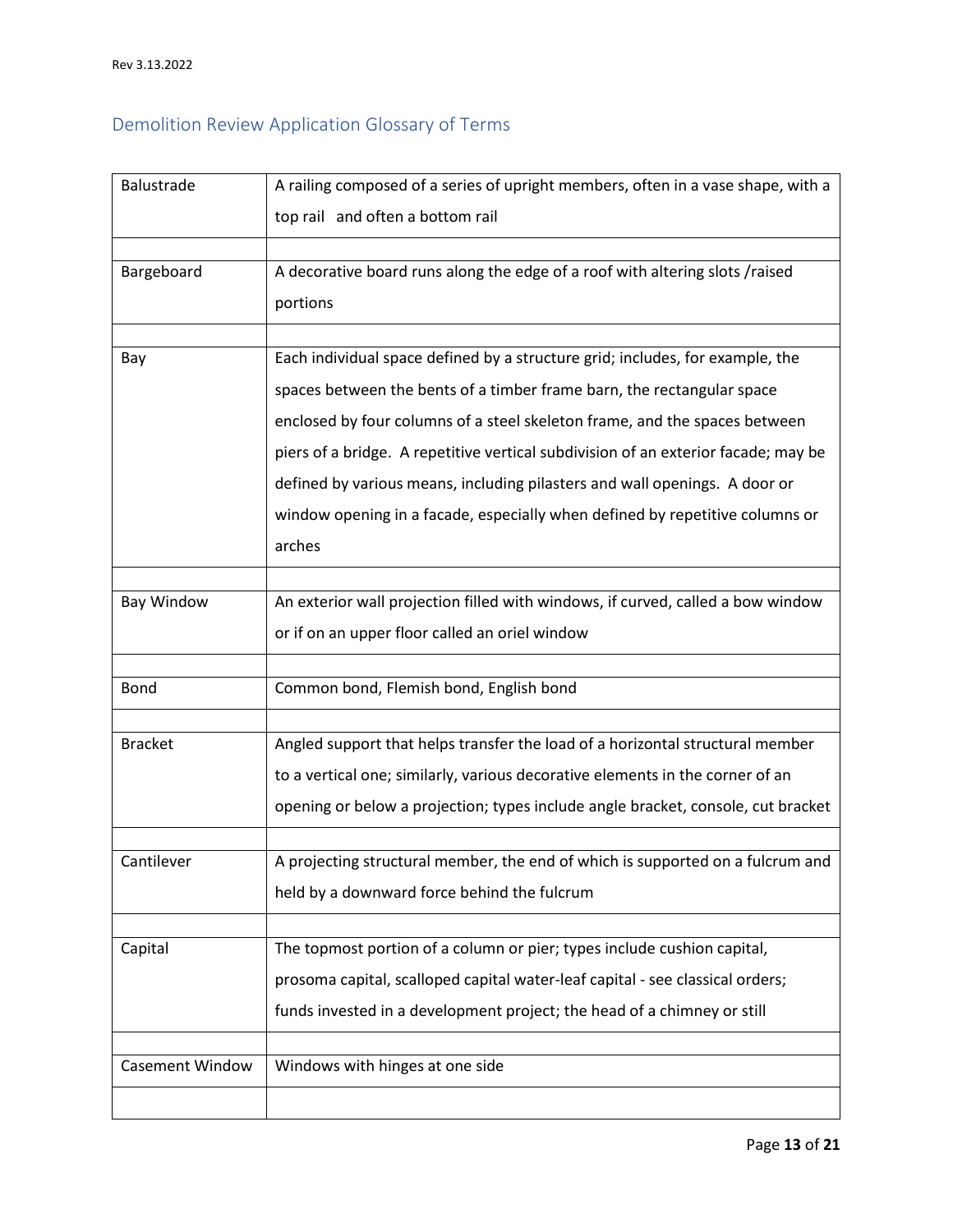| <b>Clapboard Siding</b> | Tapered wood boards lapped one over another to form horizontal siding              |
|-------------------------|------------------------------------------------------------------------------------|
|                         |                                                                                    |
| <b>Column Elements</b>  | Capital: the top crowning feature of a column                                      |
|                         | Plinth: the lower square form at the base of a column                              |
|                         | Fluting: concave grooves running vertically up a column                            |
|                         |                                                                                    |
| Conservation            | The skilled repair and maintenance of cultural artifacts, including buildings and  |
|                         | historic or artistic materials with the aim of extending their longevity and       |
|                         | esthetic qualities                                                                 |
|                         |                                                                                    |
| Cornice                 | The decorative projecting element at the top of an exterior wall                   |
|                         |                                                                                    |
| Cresting                | An ornamental ridging at the top of a wall or the peak of a roof                   |
| Cupola                  | A small dome rising above a roof, usually with a band of small windows or          |
|                         | openings                                                                           |
|                         |                                                                                    |
| Deferred                | Property maintenance that has been left undone over an extended period             |
| maintenance             |                                                                                    |
|                         |                                                                                    |
| Demolition by           | The destruction of a structure caused by failure to perform maintenance over a     |
| neglect                 | long time period; the willful actions that, through inaction, allow for their      |
|                         | atrophy and destruction                                                            |
|                         |                                                                                    |
| Dentils                 | In classical cornices and entablatures, one of a series of small decorative blocks |
|                         | that alternate with a blank space; typically, rectangular with moldings above      |
|                         |                                                                                    |
|                         | and below                                                                          |
|                         | A swinging or sliding panel that closes and opening in a wall and provides         |
| Door                    |                                                                                    |
|                         | passage through it                                                                 |
|                         |                                                                                    |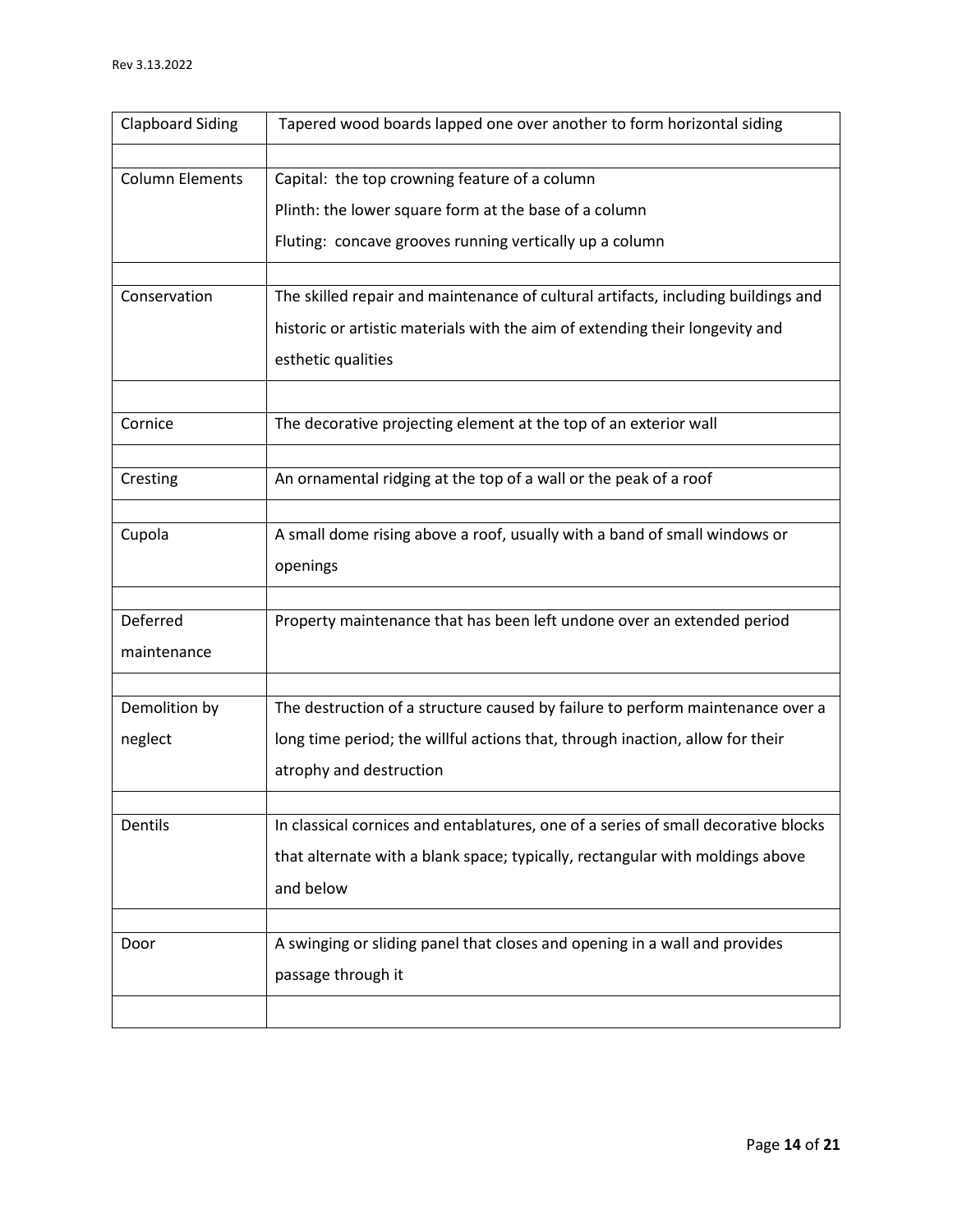| Dormers        | A small structure that projects from a sloping roof with window in the               |
|----------------|--------------------------------------------------------------------------------------|
|                | downslope end used to light an attic space and to provide headroom may have          |
|                | a gabled shed or other shaped roof                                                   |
|                |                                                                                      |
| Dormer window  | A window and window structure that project from the slope of a roof                  |
|                |                                                                                      |
| Double hung    | Window with two sashes, one above the other, each of which slides vertically         |
| window         |                                                                                      |
|                |                                                                                      |
| Eave           | The projection of a roof beyond the wall below; most often used to refer to the      |
|                | edge or underside of a roof; types include pocketed eaves                            |
|                |                                                                                      |
| Engaged column | A column integral with a wall surface usually half round in form                     |
| Entablature    | The large horizontal form setting on and spanning column capitals, it includes       |
|                | the architrave the frieze, and the cornice                                           |
|                |                                                                                      |
| Elevation      | One of the faces of a building, a drawing of a face of a building or an interior     |
|                | wall with all of the features shown as if in a single vertical plane                 |
|                |                                                                                      |
| Fabric         | The physical material of a building, structure, or object in its completed form.     |
|                | Original fabric - the fabric remaining from the original construction especially     |
|                | with architectural or artistic value                                                 |
|                |                                                                                      |
| Façade         | Any of the exterior faces of a building, the front wall of a building or the wall in |
|                | which the principal building entrance is located, especially when highly             |
|                | ornamented                                                                           |
|                |                                                                                      |
| Face           | The front or exposed surface of a building element, same as façade from before       |
|                | 18c - present - the exposed side of a masonry unit, such as a stone block or         |
|                | brick, in a wall; the process of making the surface of a stone block smooth          |
|                |                                                                                      |
| Failure        | Collapse, rupture or fracture of a structural element such as a beam or column       |
|                |                                                                                      |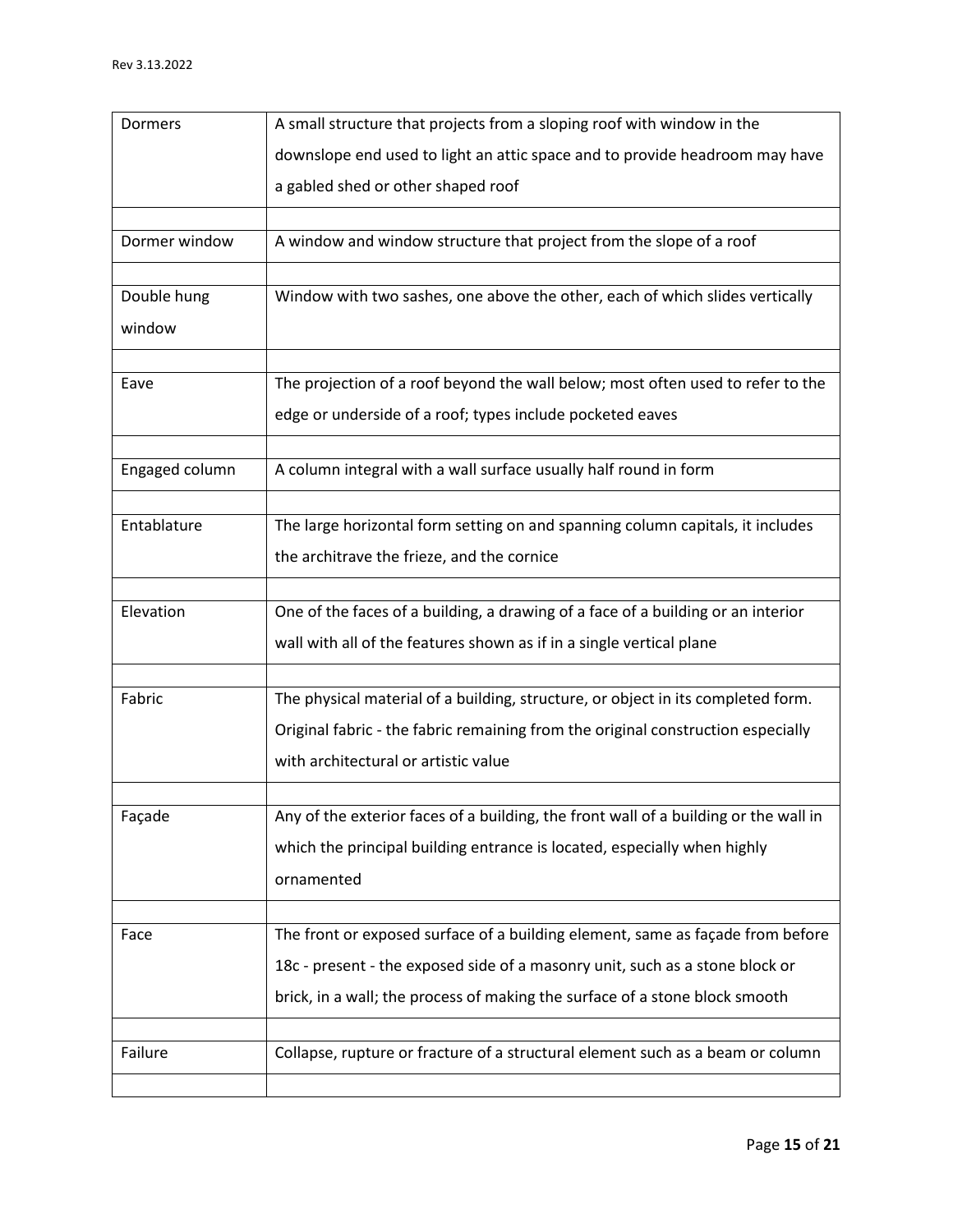| Fanlight     | Fan-shaped window usually located over an entrance door                             |
|--------------|-------------------------------------------------------------------------------------|
|              |                                                                                     |
| Facia boards | A flat horizontal board between moldings, typically used with classical styles      |
|              |                                                                                     |
| Finial       | A pointed ornament; always symmetrical and frequently circular in cross-            |
|              | section; typically used at the peak of a roof, especially in the Gothic Revival     |
|              | style                                                                               |
|              |                                                                                     |
| Foundation   | The base of a building that rests directly on the earth and carries the load of the |
|              | superstructure above a flat, horizontal board between mounding, typically used      |
|              | with classical styles                                                               |
|              |                                                                                     |
| Framing      | Platform frame:                                                                     |
| Methodology  | A wood structural framing system for low-rise buildings in which a platform         |
|              | consisting of floor joists, a band beam, and the subfloor is construed at each      |
|              | floor level; the stud walls run from the top of the subfloor to the bottom of the   |
|              | joists of the floor above; common for wood-frame house construction by WWI          |
|              | and nearly universal after WWII                                                     |
|              | Brace frame:                                                                        |
|              | A wood frame system with large corner posts and girts stiffened with diagonal       |
|              | corner braces and exterior and interior bearing walls composed of 2x4 studs;        |
|              | common before 1850 and used until ca. 1900.                                         |
|              | Timer frame:                                                                        |
|              | A wood frame system with heavy corner posts, intermediate posts, girts, and         |
|              | summers supporting floor joists and rafters; the joists may be mortised to the      |
|              | girts or rest on top; the most common type of North American house framing          |
|              | ca. 1600-ca. 1800; typically used for barns and mills through the 19th c; later in  |
|              | rural areas; also known as English frame, post-and-girt                             |
|              | Pegged braced frame: a timber frame with pegged mortise and tenon joints            |
|              | and diagonal corner braces                                                          |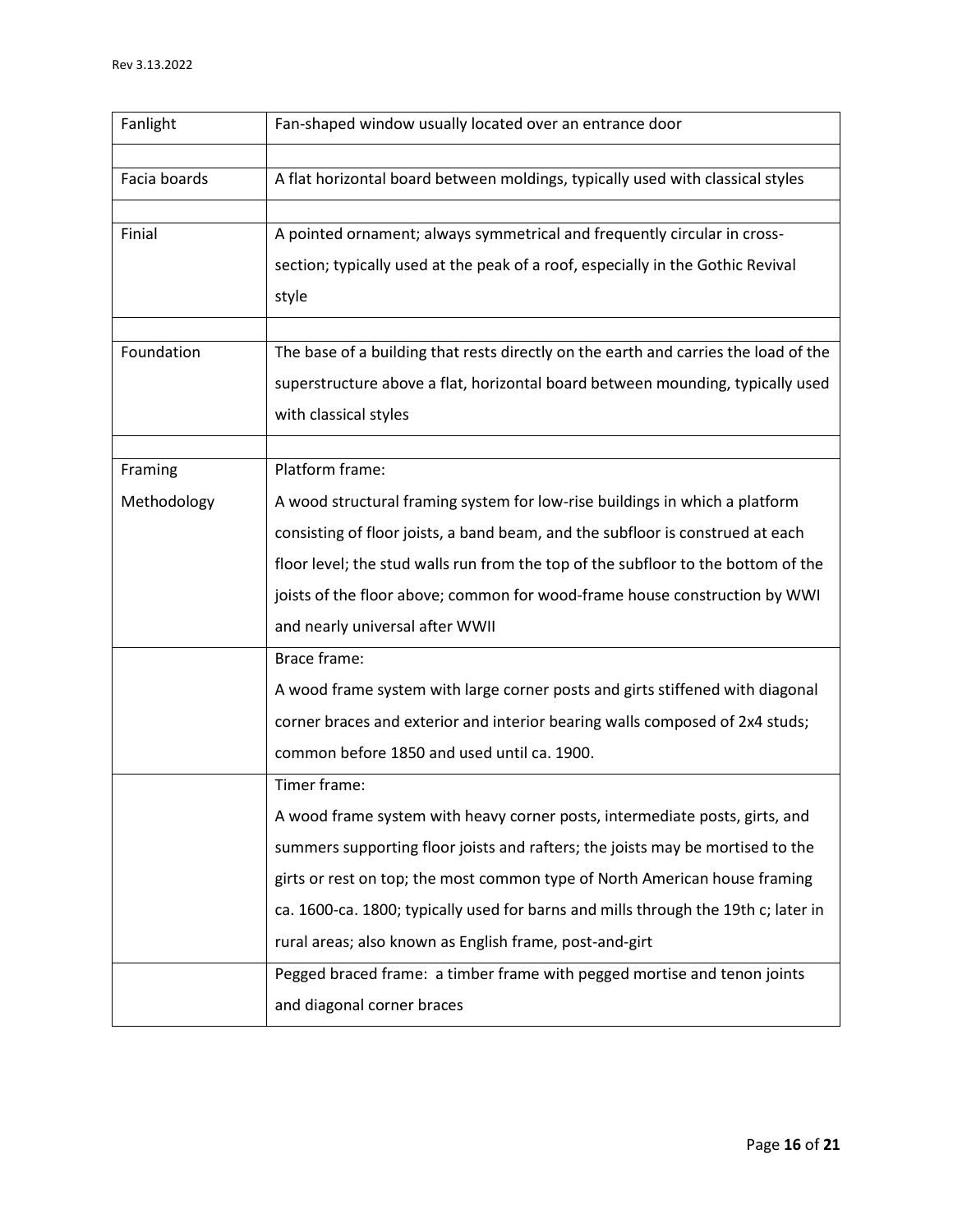|              | <b>Balloon frame:</b>                                                            |
|--------------|----------------------------------------------------------------------------------|
|              | A wood framing system composed entirely of 2x members, with corner posts         |
|              | and studs running continuously from the sill plate at the foundation to the roof |
|              | plate and intermediate floors supported on ribbands attached to the studs;       |
|              | racking is prevented by diagonal board sheathing or braces; less expensive to    |
|              | construct than a timber frame and often used for two-story detached brick        |
|              | veneer buildings because of the frame small amount of vertical movement of       |
|              | the frame; used in Chicago in the 1830's and common in the Midwest beginning     |
|              | in the mid 19c largely replaced by the platform frame by mid-20c                 |
| Frieze       | The flat middle portion of an entablature; may be pulvinated or decorated; any   |
|              | long, narrow horizontal band on a building                                       |
|              |                                                                                  |
| Gable        | A double sloped barnlike roof, often associated with Dutch colonial architecture |
|              |                                                                                  |
| Gambrel roof | 19c present- a roof shape characterized by a pair of shallow pitch slopes above  |
|              | a steeply pitched slope on each side of a center ridge - also known as a Dutch   |
|              | roof.                                                                            |
| Hip roof     | A roof with slopes in the direction of each elevation, commonly in four          |
|              | directions                                                                       |
|              |                                                                                  |
| Jambs        | The facing sides of a wall opening, such as a door or window                     |
|              |                                                                                  |
| Keystone     | The center voussoir of an arch often large or more ornate than the other         |
|              | voussoirs                                                                        |
| Label        | Same as a hood mold, especially when square-headed                               |
|              |                                                                                  |
| Lintel       | A structural beam spanning over a door or window opening, or a facing, such as   |
|              | architectural terra cotta that appears to be a structural beam                   |
|              |                                                                                  |
| Maintenance  | The process of conserving a site, building; structure, or object over time to    |
|              | prevent deterioration as opposed to restoration or rehabilitation may include    |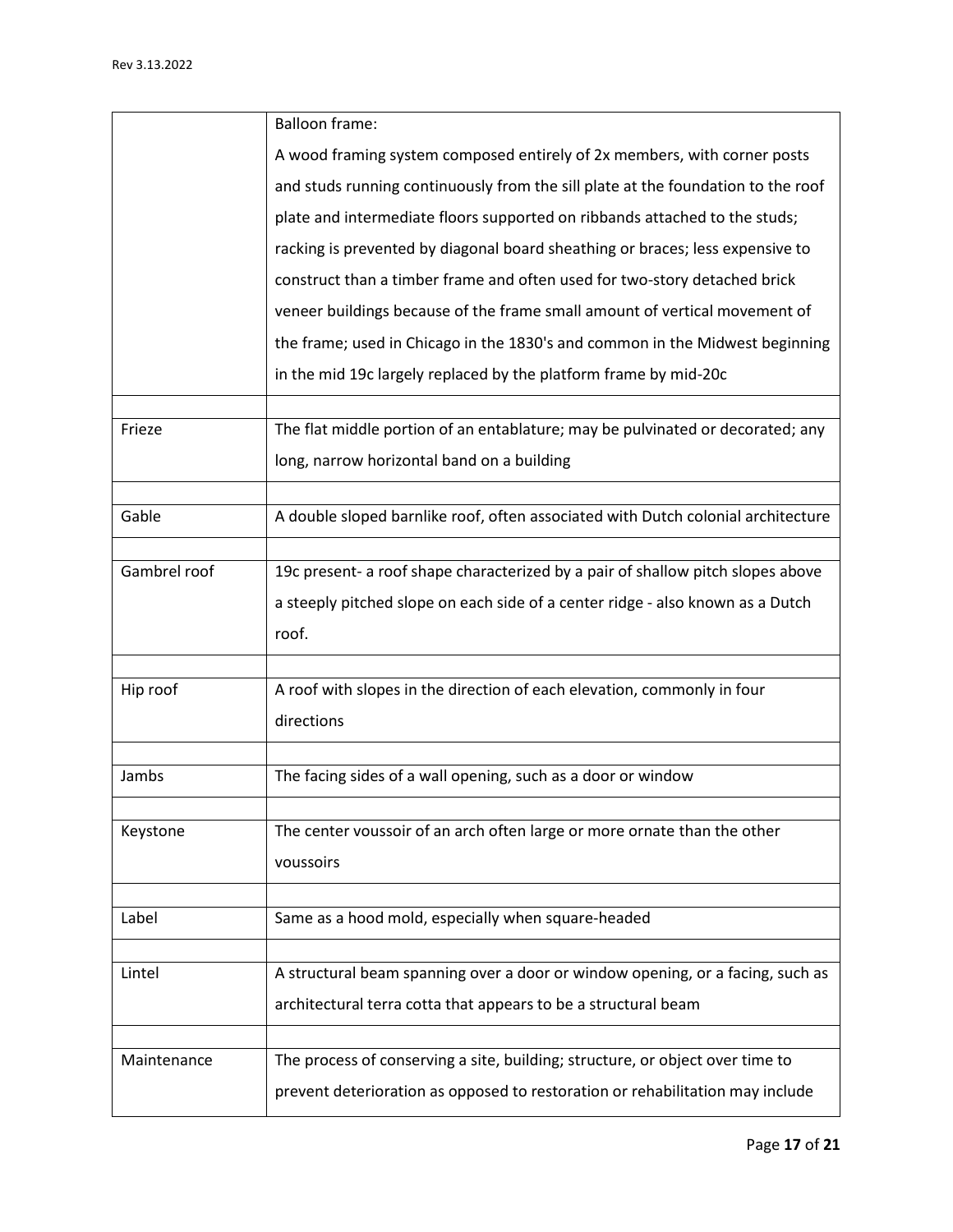|                  | inspection and planning as well as housekeeping minor repairs, painting,        |
|------------------|---------------------------------------------------------------------------------|
|                  | mowing and gardening                                                            |
|                  |                                                                                 |
| Mansard roof     | A steeply sloped roof covering the exterior wall of a top floor of a building,  |
|                  | named after the French architect Mansard and commonly associated with the       |
|                  | Second Empire Style                                                             |
|                  |                                                                                 |
| Modillions       | A series of simple brackets usually found in a cornice                          |
| Mullion          | A vertical element between two windows or door frames; typically, not           |
|                  | structural support for the building, also a vertical framing member in the      |
|                  | middle of a paneled door that runs between two rails                            |
|                  |                                                                                 |
| Muntin           | The small molding or bar that separates the individual panes of a multipaned    |
|                  | window sash                                                                     |
|                  |                                                                                 |
| Newel post       | Wooden post located at the top or bottom of a stairway balustrade               |
|                  |                                                                                 |
| Oculus           | An opening at the crown of a dome                                               |
|                  |                                                                                 |
| orientation      | The placement of a structure on a site to the compass points or a site feature; |
|                  | may refer to the direction a façade faces, such as the south elevation or the   |
|                  | advice of a main axis as in east-west orientation                               |
|                  |                                                                                 |
| Palladian window | Large window unit with an arched window in the center and smaller windows       |
|                  | on each side an extension of an exterior wall projecting above the roof pane,   |
|                  | commonly used to hide                                                           |
|                  |                                                                                 |
| Parapet          | The part of a wall that projects above the adjacent roof; typically, a solid    |
|                  | construction but may also be crenelated or pierced, such as a balustrade; a     |
|                  | fortification wall or bank above a rampart; any low wall with a cap dandy base  |
| Pediment         | The triangle gable end of a classical building or the same form used elsewhere; |
|                  |                                                                                 |
|                  | the pediment is composed of the tympanum with a horizontal cornice below        |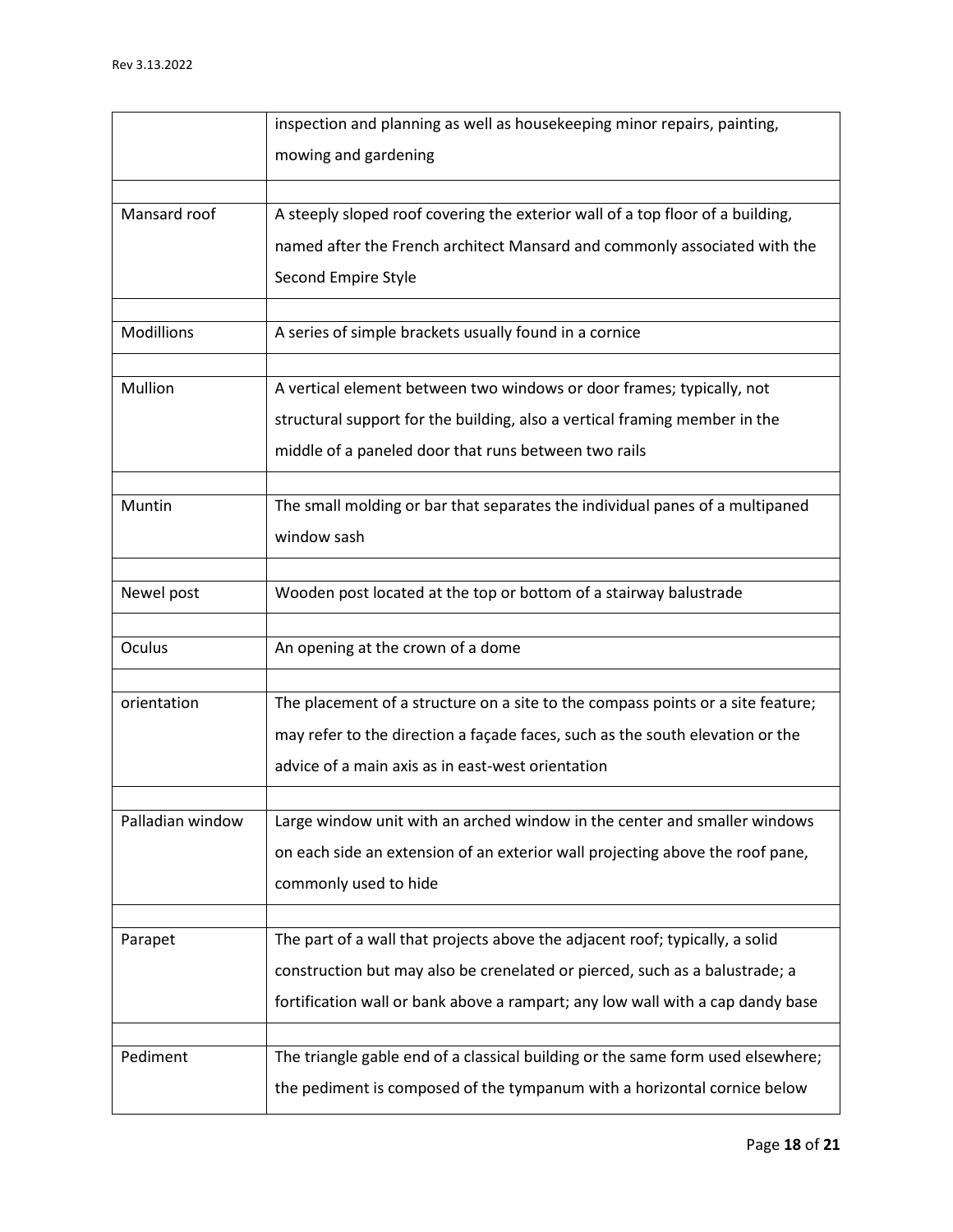|               | and raked cornices at the sides; pediments over openings sometimes have           |
|---------------|-----------------------------------------------------------------------------------|
|               | curved tops; the classical pediment always had a low roof slope                   |
| Plan          |                                                                                   |
|               | A drawing representing a horizontal view or cross section of a space, structure,  |
|               | system or object; types include detail, floor plan, ground plan, see working      |
|               | drawing                                                                           |
| Pilaster      | A flat, rectangular partial column attached to a wall surface                     |
|               |                                                                                   |
| Pitch of roof | The angle of a roof slope, expressed in a ratio of vertical to horizontal         |
|               |                                                                                   |
| Porch         | A covered and floored area of a building, especially a house, that is open at the |
|               | front and, usually the sides; typically, partially enclosed with columns and      |
|               | railing until mid-18th c used to describe a covered entrance to a building; the   |
|               | modern usage of the term was widespread in North America by the late 19c          |
| Preservation  | The protection of a material from physical deterioration or disintegration        |
|               |                                                                                   |
|               | because of natural elements or human activity by various technical, scientific,   |
|               | and craft techniques                                                              |
| Porte cochere | A covered area over a driveway at a building entrance. Also known as a            |
|               |                                                                                   |
|               | carriage porch; a doorway through which vehicles pass and that leads to a         |
|               | covered area for discharging passengers; from the French for " gate for           |
|               | coaches"                                                                          |
|               |                                                                                   |
| Portico       | A columned porch or ambulatory, especially at the main entrance to a Classical    |
|               | Revival style building, typically has a coffered ceiling a covered porch attached |
|               | to the main façade of building supported by classical order columns               |
|               |                                                                                   |
| Quatrefoil    | A decorative element representing a four-leafed form                              |
| Quoins        | A large rectangular block of stone used to physically and aesthetically fix an    |
|               | outside corner of a building; typically, in a toothed form with alternate quoins  |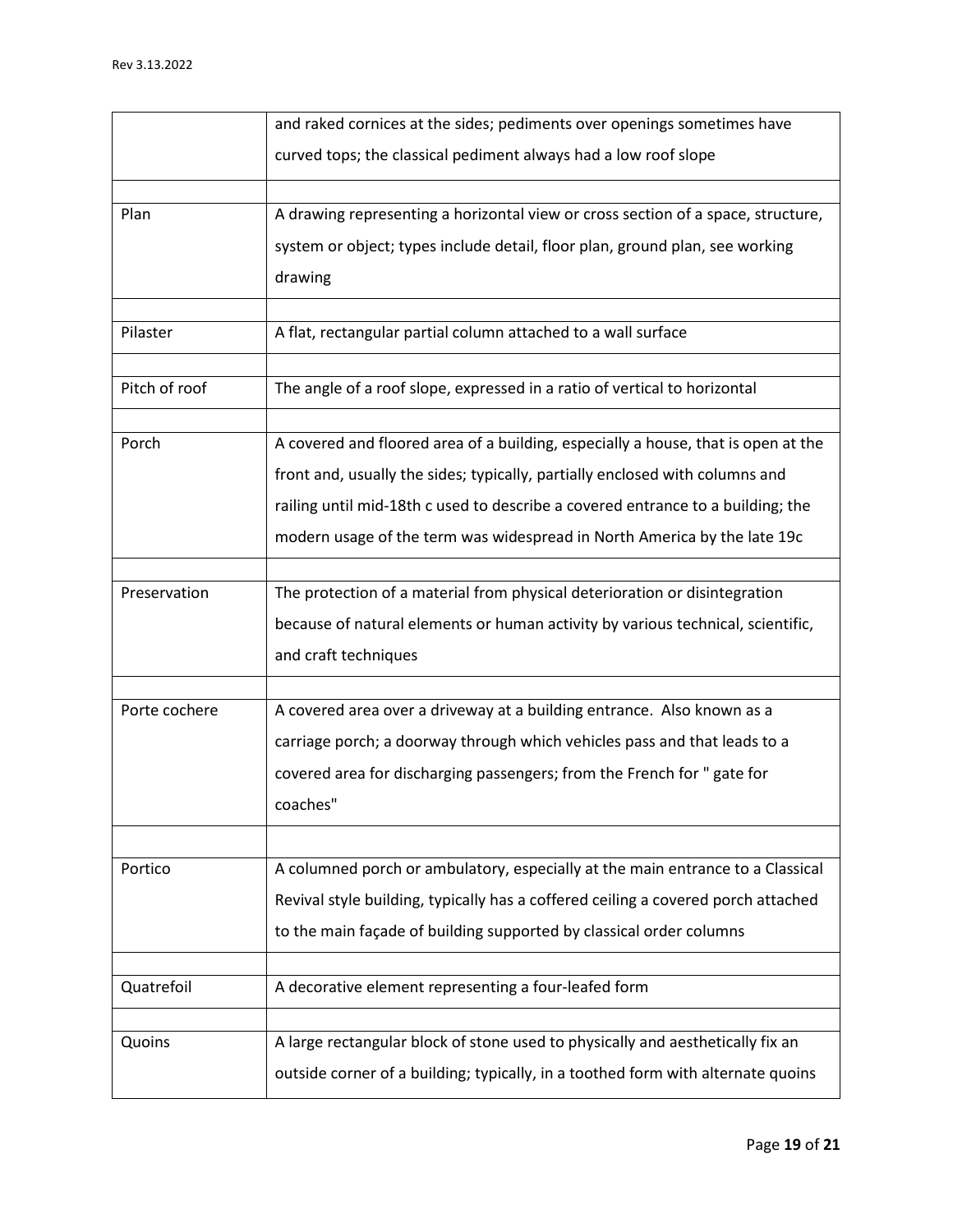|                   | projecting and receding from the corner; used extensively in Renaissance-style        |
|-------------------|---------------------------------------------------------------------------------------|
|                   | architecture, and in later periods the form is often reproduced in brick wood,        |
|                   | stucco and other materials                                                            |
|                   |                                                                                       |
| Rake              | The board between the tops of a series of rafters on both sides of a peaked           |
|                   | roof; set with its length horizontal and the narrow edges at the top and bottom       |
|                   |                                                                                       |
| Ridge board/ridge | A roof ridge cap formed by two boards nailed together in an inverted V-shape;         |
| pole              | the board between the tops of a series of rafters on both sides of a peaked           |
|                   | roof, set with its length horizontal and the narrow edges at the top and bottom;      |
|                   | also known as ridge beam ridge board, ridge piece, ride plate, ridge tree             |
|                   |                                                                                       |
| Roof              | The structure and finish that caps a building                                         |
|                   |                                                                                       |
| Rustication       | Large stone blocks or stone forms with deep reveal masonry joints                     |
| Segmental arch    | A partial arch form usually made of brick and located over window or door             |
|                   |                                                                                       |
|                   | openings                                                                              |
| Shake             | Split wood shingle                                                                    |
|                   |                                                                                       |
| Shed roof         | A single-pitched roof, often over a room attached to the main structure               |
|                   |                                                                                       |
| Sidelights        | Narrow windows located immediately adjacent to an entrance door                       |
|                   |                                                                                       |
| Siding            | Shingle board and batten, clapboard, novelty siding, plank-on-plank, shingle,         |
|                   | siding tile, weatherboard, weather slating a various substitute material of           |
|                   | metal, asbestos, asphalt, and vinyl                                                   |
|                   |                                                                                       |
|                   |                                                                                       |
| Sill              | The base of a wood frame wall; types include box sill, cross sill, L-sill, main sill, |
|                   | T-sill; also known as ground sill, sill stone, slip sill also known as doorsill,      |
|                   | windowsill                                                                            |
|                   |                                                                                       |